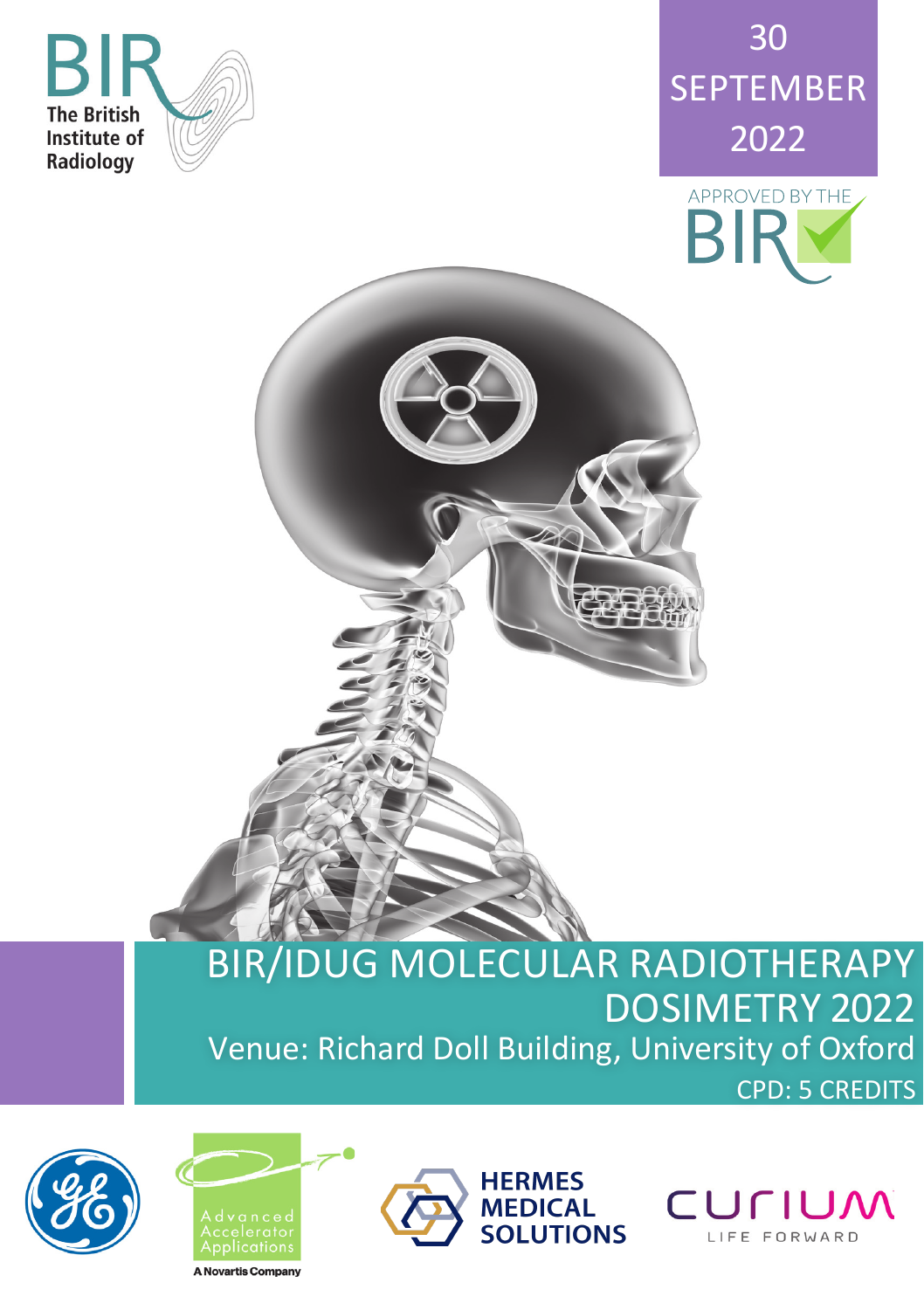### BIR/IDUG MOLECULAR RADIOTHERAPY DOSIMETRY 2022 Venue: Richard Doll Building, University of Oxford CPD: 5 CREDITS

Following four highly successful BIR/IDUG conferences in 2014, 2016, 2018 and 2020, this is an excellent opportunity to hear about the future of molecular radiotherapy dosimetry. There will be an opportunity for posters as well as proffered paper presentations.

## Programme Organiser

Dr Daniel McGowan, Head of Education and Research, Consultant Clinical Scientist, Oxford University Hospitals NHS Foundation Trust, IDUG Chair-Emeritus, Chair- BIR Nuclear Medicine Special Interest Group

# Call for abstracts

We are currently accepting abstracts for any aspect of molecular radiotherapy dosimetry to be featured at this event. There will be an opportunity for proffered poster presentations. Please note to submit an abstract you will need to have a free user MyBIR portal set up. If you are already logged into your MyBIR, you can find the abstract submission form under the 'education' tab at the top of the home page and select the 'Submit abstracts/ePosters' button to go to the submission platform. Submissions will be open until Friday 2 July 2022.

## Join us

Join the BIR today to benefit from reduced delegate rates for our events.

For membership information visit: www.bir.org.uk/join-us

*This course provides 5 CPD credits in accordance with the CPD Scheme of the Royal College of Radiologists*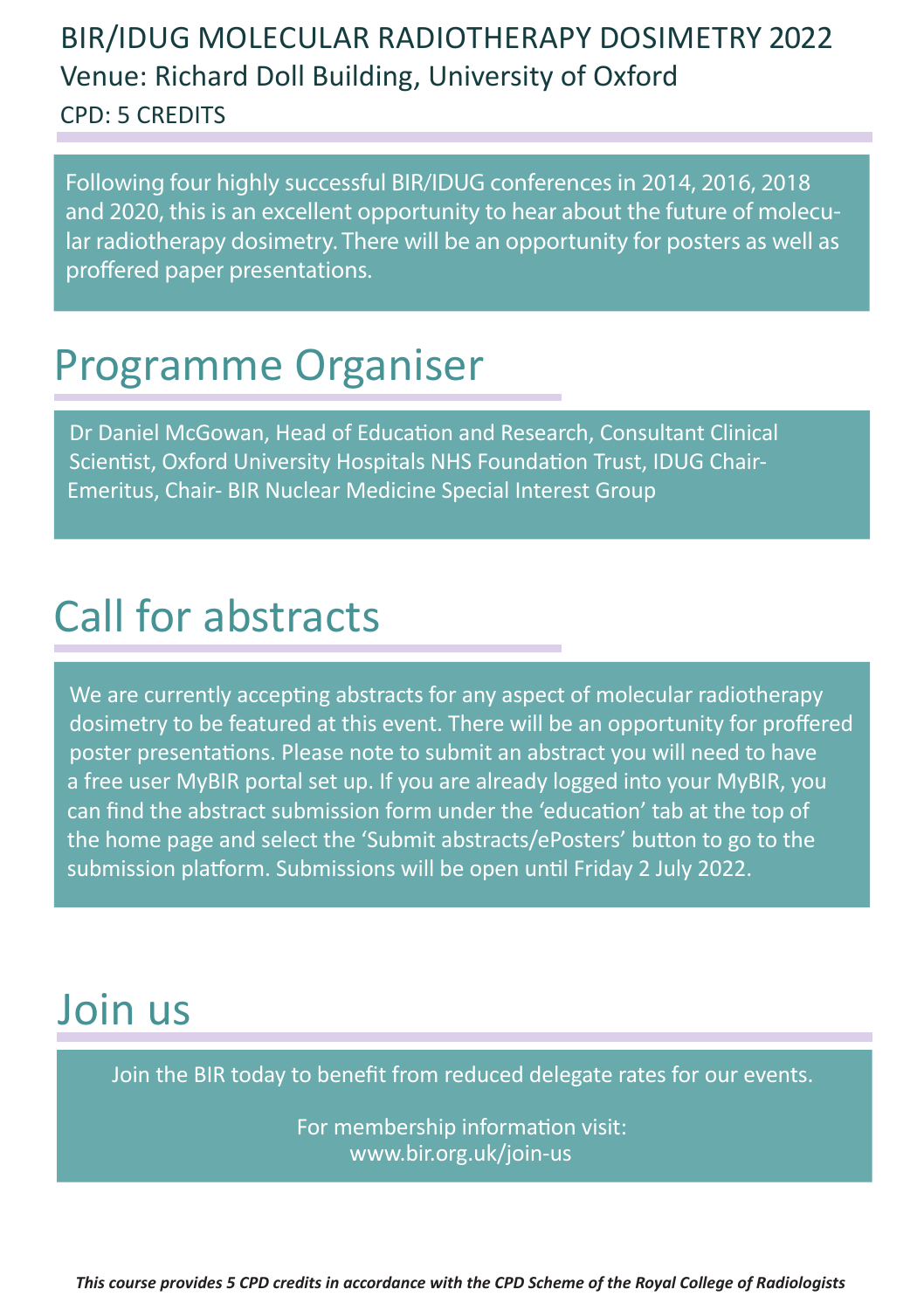30 SEPTEMBER 2022

| 09:30 | <b>Registration</b>                                                                                       | Session 3 - PSMA c<br>Aldridge,        |                                                           |
|-------|-----------------------------------------------------------------------------------------------------------|----------------------------------------|-----------------------------------------------------------|
| 09:50 | <b>Welcome and introduction</b>                                                                           | 13:30                                  | <b>Cliniciar</b>                                          |
|       | Session 1 - Emerging therapies, Chair: Dr Daniel<br>McGowan, IDUG Chair Emeritus                          |                                        | Dr Stefa<br><b>Nuclear</b><br>Universi<br>Hospital        |
| 10:00 | <b>Ho166</b><br>Dr Jill Tipping, Principal<br>Clinical Scientist, The<br>Christie NHS Foundation<br>Trust | 14:00                                  | <b>Physicis</b><br>Mr Brun<br>Scientist<br><b>NHS Fou</b> |
| 10:30 | <b>Terbium theranostics</b><br>Dr Andrew Robinson,                                                        | 14:30                                  | <b>Break</b>                                              |
|       | Principal Research Scientist,<br>National Physical Laboratory                                             | Session 4 - Implemer<br>James Scuffhan |                                                           |
| 11:00 | <b>Alpha dosimetry</b><br>Dr Nicolas Chouin, Associate                                                    | 15:00                                  | Planning                                                  |
|       | Professor, ONIRIS, Nantes                                                                                 |                                        | Dr John<br>Presider                                       |
| 11:30 | <b>Refreshments</b>                                                                                       |                                        | Medicin                                                   |
|       | Session 2- Software for dosimetry, Chair: Dr Jill<br>Tipping, IDUG Co-Chair                               | 15:30                                  | Single ti<br>Dr Jame<br>Consulta<br>Royal Su              |
| 12:00 | <b>Comparison of dosimetry</b><br>systems and OpenDose 3D                                                 | 15:45                                  | Single ti                                                 |
|       | Dr Manuel Bardiès,<br>Senior Scientist, National                                                          | 16:00                                  | <b>Therapy</b>                                            |
|       | Institute of Health and<br>Medical Research (INSERM)<br>Montpellier                                       |                                        | Dr Jill Tip<br>Clinical <sup>S</sup><br><b>NHS Fou</b>    |
| 12:30 | <b>Guidelines on the</b><br>commissioning and QC of<br>dosimetry software                                 | 16:30                                  | <b>Close of</b>                                           |
|       | Dr Ana Denis-Bacelar, Senior<br>Research Scientist, National<br>Physical Laboratory                       |                                        |                                                           |
| 13:00 | Lunch                                                                                                     |                                        |                                                           |
|       |                                                                                                           |                                        |                                                           |
|       |                                                                                                           |                                        |                                                           |

#### Iosimetry, Chair: Mr Matt IDUG Co-Chair

**Clinician's perspective**  n Voo, Consultant Medicine Physician, ty College London

**Physicist's perspective**  o Rojas, Clinical ., The Royal Marsden ndation Trust

Itation of dosimetry, Chair: n, IDUG Projects lead

#### **Planning in the UK**  Buscombe, Past nt, British Nuclear e Society

#### **Single time point IDUG work** s Scuffham. ant Clinical Scientist, rrey

**Single ime point discussion** 

#### **Therapy room design**  oping, Principal Scientist, The Christie  $<sub>indation</sub>$  Trust</sub>

**event**